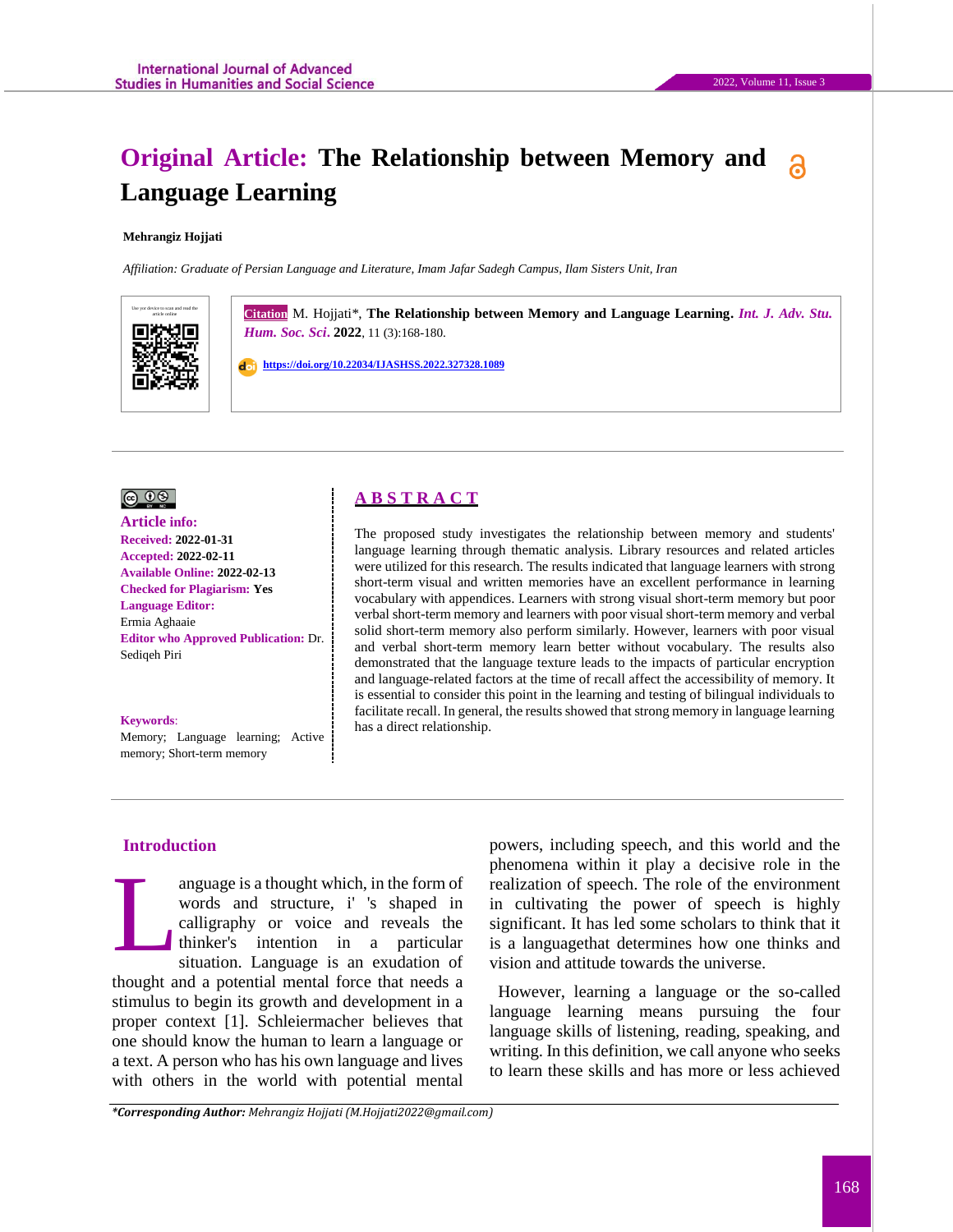success in this field a language learner, and you define the whole process as language learning. But language learning has conditions and contexts of which memory is mentioned. Memory is the process of storing experiences and information for possible retrieval in the future [2]. This ability to create memory retrieval underlies all facets of cognition, and in a broader dimension, is the specific ability of human beings to live. Almost everything people do (including communication, perception, social interaction, thinking, and problem-solving) depends on their ability to learn from the past [3].

Active memory is a mental system that temporarily stores and processes information to perform complex cognitive tasks, including understanding, thinking, calculating, reasoning, and learning. Active memory capacity is restricted and varies from person to person. Generally speaking, people with higher working memory capacity have more intricate cognitive functions than those with lower working memory capacity [4].

One of the complex cognitive activities in which active memory plays a significant role in language. The link between this type of memory and first language learning has been proven. Many researchers have also examined its capacity in second language learning in second language learning, and research results indicate that inactive memory capacity and learning various parts of language such as vocabulary, grammar, and syntax, language comprehension, language processing, there is a relationship between written and spoken language.

Despite this matter, there is something about the relationship between active capacity and learning second language structures still unknown to second language researchers. In this regard, one of the issues is the role of an educational environment. Another issue is the role of complexity in language structure. As an individual difference in learning, the role of active memory capacity can explain the differences in the final language acquisition. Due to the research gap in this field and memory importance in language learning, the proposed scrutiny was conducted to investigate the relationship between memory and language learning, particularly the second language.

#### *Theoretical Foundations*

#### *Language*

The recent century has witnessed the emergence of several modern sciences, the most prominent of which is undoubtedly linguistics. Linguistics in the 20th century brought about the same evolution in human thought as physics in the 17<sup>th</sup> century, chemistry in the  $18<sup>th</sup>$ , and biology in the  $19<sup>th</sup>$ century. A collection of sciences known as the ""humanities"" (*i.e.,* psychology, psychoanalysis, logic, philosophy, anthropology, history, archeology, sociology, literary criticism, art (aesthetics), and even economics, politics, and the judiciary) far and near, directly and indirectly, are impacted by linguistics. Even some of these sciences, including anthropology, have adapted its concepts and methods and applied them in their field of activity since linguistics is the science of language and language as the highest allegorical (symbolic) system of human beings, which is itself the foundation and definer of culture and the distinguishing feature of human beings from other animals.

Thus, familiarity with the terms and concepts of early linguistics, which was once only specific to the expert concept and has become almost universal today, is for all those who deal with culture (in the general or specific sense of the word) in some way, performs the most profound tasks. This work does not intend to enter into specialized linguistic issues. Since linguistics begins with language anyway, here it is attempted to define language in the simplest terms.

#### *Relationship*

Man, as Aristotle stated, is a social animal and has always been social. No matter how regressive we go in history, we will never reach a time when we see human beings living in solitude. Mankind has always lived in society and has always had a language. We do not know about the human condition before that. It may have been a period of human animality. And in any case, in the definition of man, they say that they are entitled to ""social animal"" or ""talking animal"", since if we remove the adjective of society and speech from this definition, only ""animal"" remains.

So, if indeed the man has always lived in the body of society, inevitably the most significant issue of his social life has been establishing relations with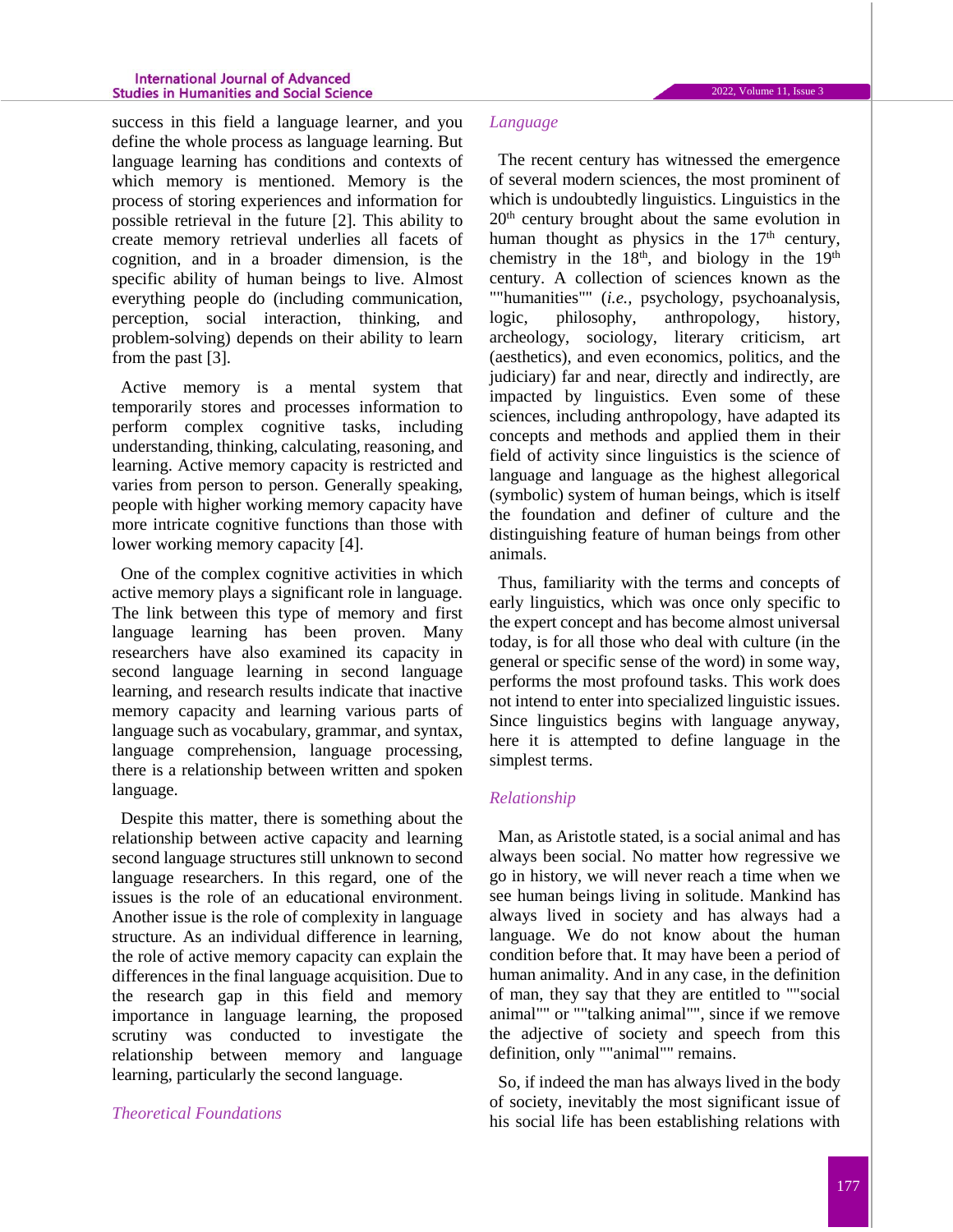#### 2022, Volume 11, Issue 3

his fellow human beings. Because direct communication, that is, direct communication of minds with one another (for instance, through gaze or supposedly ""telepathy"") between human beings, is not possible, there is always a need for means. This device is not mere language (although the language is the most prominent means of human communication. A view of our daily social life indicates what various tools and devices man has created to be able to explain his intentions and meanings to understand others and their intentions and meanings. From the facial language to traffic signs are all means of communication, all human social contracts (which they call ""social institution"", from the rules of greetings and introductions and etiquette to rituals marriage and divorce as one of the branches of social life and to establish relationships with others.

The course of history depicts that human beings have invented and applied newer means of communication as they advanced. In the 20<sup>th</sup> century, at least three significant means of communication - cinema, the radio, television were invented and shortened the distances between continents.

Human social life is based on communication as social institutions are the means of communication for the flow of life in society. So if we disregard the gratification of individual human instincts, any other activity which remains can be considered as means of communication: from fine arts to traffic signs, even artistic creation, if as they say, the language of human individuality and loneliness. Once the artist exhibits the product of his work and judges others, he does something in communication.

However, language is the most significant important means of human communication and the foundation of all his social institutions.

#### *Language as a Means of Communication*

Primarily we remove the terms "language of music", "language of flowers," and "language of images", since these are nothing more than metaphors: neither music is language, nor painting, nor sculpture, even if these arts have anything to do with language. The word "relationship" should be realized in its exact sense: the concept of relationship implies the concept of difference and

distance between components relevant to each other. If we state that painting and music are not languages, it is because the material of their work has nothing in common with language. The purpose of language is the ordinary and literal meaning of the lexicon: the most straightforward means we have in daily life to communicate with our fellow human beings. Its first specification is using sounds that originate from the larynx.

But it cannot be demonstrated indeed that the language is the result of the natural use of specific organs of the body, such as inhaling and walking, which is the cause of existence and minus the existence of the lungs and legs. In the science of phonetics and linguistics, we are, of course, talking about the speech organs. However, it should be noted that the first task of each of these organs is something other than creating sound to express the concepts of the mind. For instance, the mouth is used for chewing and swallowing food, the nasal cavities are used for breathing, and so are other parts of speech.

Even the part of the brain that they want to consider as the center of speech (because the damage done to it confuses) undoubtedly has a relation or use of language. However, it is not certain that this is its primary function.

Therefore, language should be considered as one of the social institutions. This attitude towards language has certain advantages: first, human institutions are the result of social life, and language, as we have illustrated, because it is primarily a means of communication between human beings, then it is one of the social institutions and even the most prominent one; second, human institutions require the application of various spiritual and physical forces, and the language activity is the same; third, there are social institutions in every community of human beings, but their form and functions do not have to be precisely the same; it is also the language: the tasks it performs are the same everywhere, but the way it operates in each community is clearly different from the other, so that it can only perform its task of realization among a single and specific group of individuals; next, since human institutions are not among the priorities, that is among the matters whose existence precedes human existence, but are the outcome of his social life, they are subject to change and alter due to the various requirement and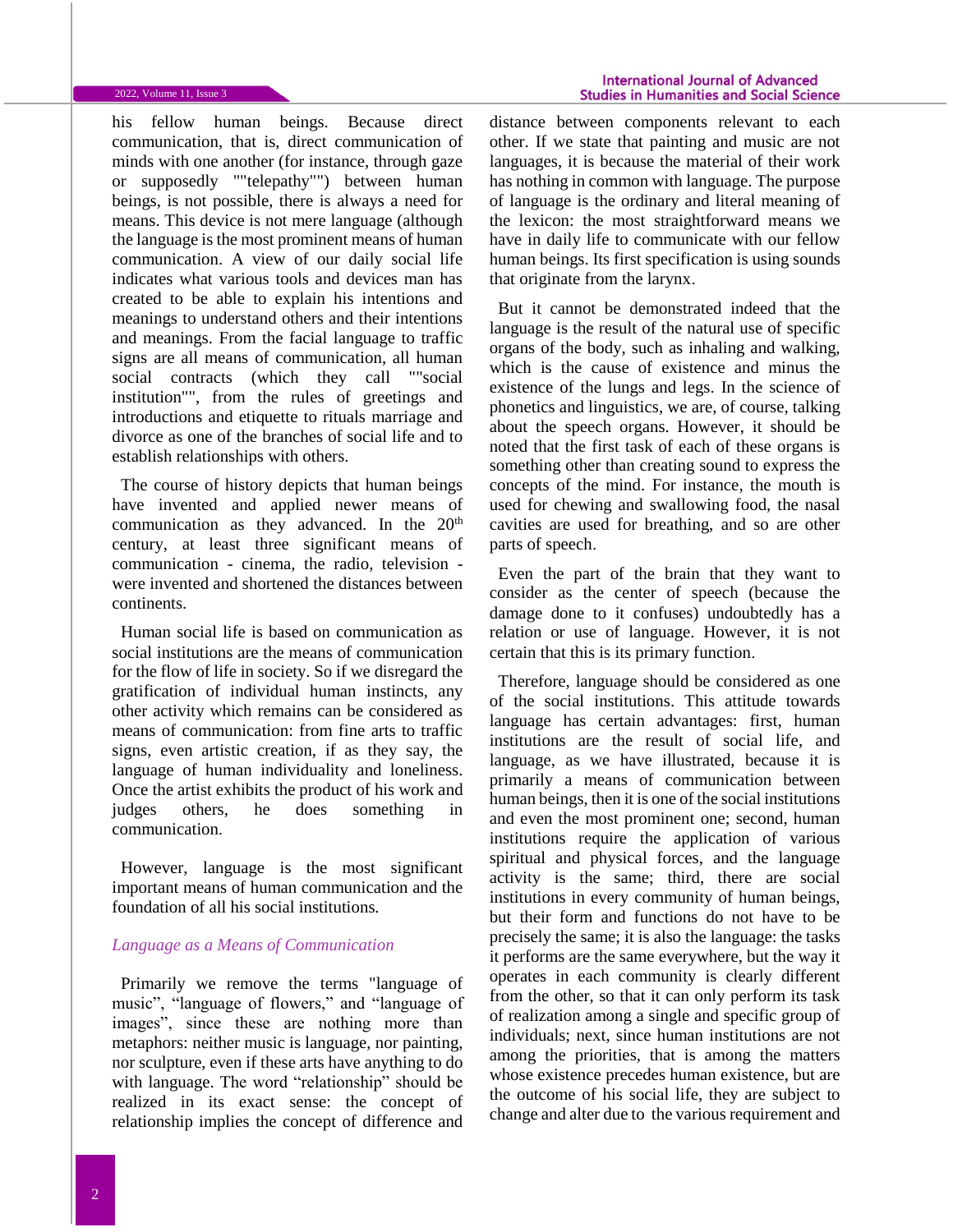#### **International Journal of Advanced Studies in Humanities and Social Science**

in dealing with other human societies; It is also the different languages of human societies. However, language should be distinguished from other social institutions, or in other words. It should be defined as both comprehensive and restrictive.

## *What is language learning?*

"Language learning means pursuing the four language skills of listening, reading, speaking and writing."

In this definition, one considers anyone as a language learner who seeks to learn these skills and has more or less achieved success in this field and defines the whole process as language learning. Not surprisingly, most language learners present such a definition to respond: "What is language learning?" because language learning looks similar. Is this definition incorrect? This is an operational one of language based on observation. Besides, a more efficient definition of language learning can be provided and the desired answer to "What is language learning?"

## *Language learning As a Behavior and Behavioral Tendency!*

However, it may be interesting and a little strange that successful language learners interpret the language learning process as a character and attitude. And this behavioral tendency is to "have a sense of curiosity about the target language." In their viewpoint, language learning is not just about going through a series of rules, words, and techniques. Language learning is being curious about a language. Different people attend a language course. Some leave the course. Some complete it but do not feel much change themselves. Despite this, others feel that they have been learning for years by completing the course. The main difference between these language learners is their curiosity about the language and the behavior that arises from this curiosity. Curious people do not pass any sentence in the language quickly and indifferently. Each sign, point, word, sentence, and paragraph is an excuse to learn for these learners.

Sometimes these people may spend hours with a short text. And they enjoy learning so much from a short paragraph. A typical learner, on the other hand, if he spends more than 5 min on one

paragraph, may feel lagging behind others and should move quickly to the next paragraph. Based on this definition of language learning, one should adjust learning behavior based on curiosity, not on the syllabus volume to be passed, nor on the number of courses others have learned.

#### *Bilingual people*

Based on Oxford Dictionary, a bilingual term refers to a person who can speak in two languages or one who knows and uses two languages [5]. The term bilingual generally refers to individuals or groups whose language proficiency in those two languages, especially in the verbal dimension, is limited to the native users of those two languages. However, according to Butler and Hakota, "bilingualism is an intricate psychological, linguistic, and socio-cultural behavior with various dimensions" [6]. There is no perfect consensus among researchers on the definition of bilingualism. According to Bloomfield, a bilingual is a person whose language skills in both languages are equal to those of native speakers of those two languages. Such a view narrows the scope of appointments for bilinguals [7]. Moreover, it seems complicated to implement such a definition based on fluency as native monolingual users.

Hagen defines bilinguals as people who have the perfect power of expression and express concepts in another language. According to this definition, beginner learners are also considered bilingual [8]. Other researchers have regarded various degrees for assigning different people bilinguals [9-11]. With these descriptions, bilingualism is considered on a spectrum.

#### *Memory*

Memory is a capability by which previous experiences are stored, and information is extracted for usage while needed. This ability to represent and retrieve information is fundamental to all cognitive phenomena. For instance, the ability to think and solve a problem is highly dependent on the use of previous experiences. Cognitive psychologists frequently consider the main memory processes to include three kinds of operations, including decoding, storing, and retrieval. Each of these steps represents a part of memory processing. There are several extents accepted classifications of memory. In some sources, memory is classified according to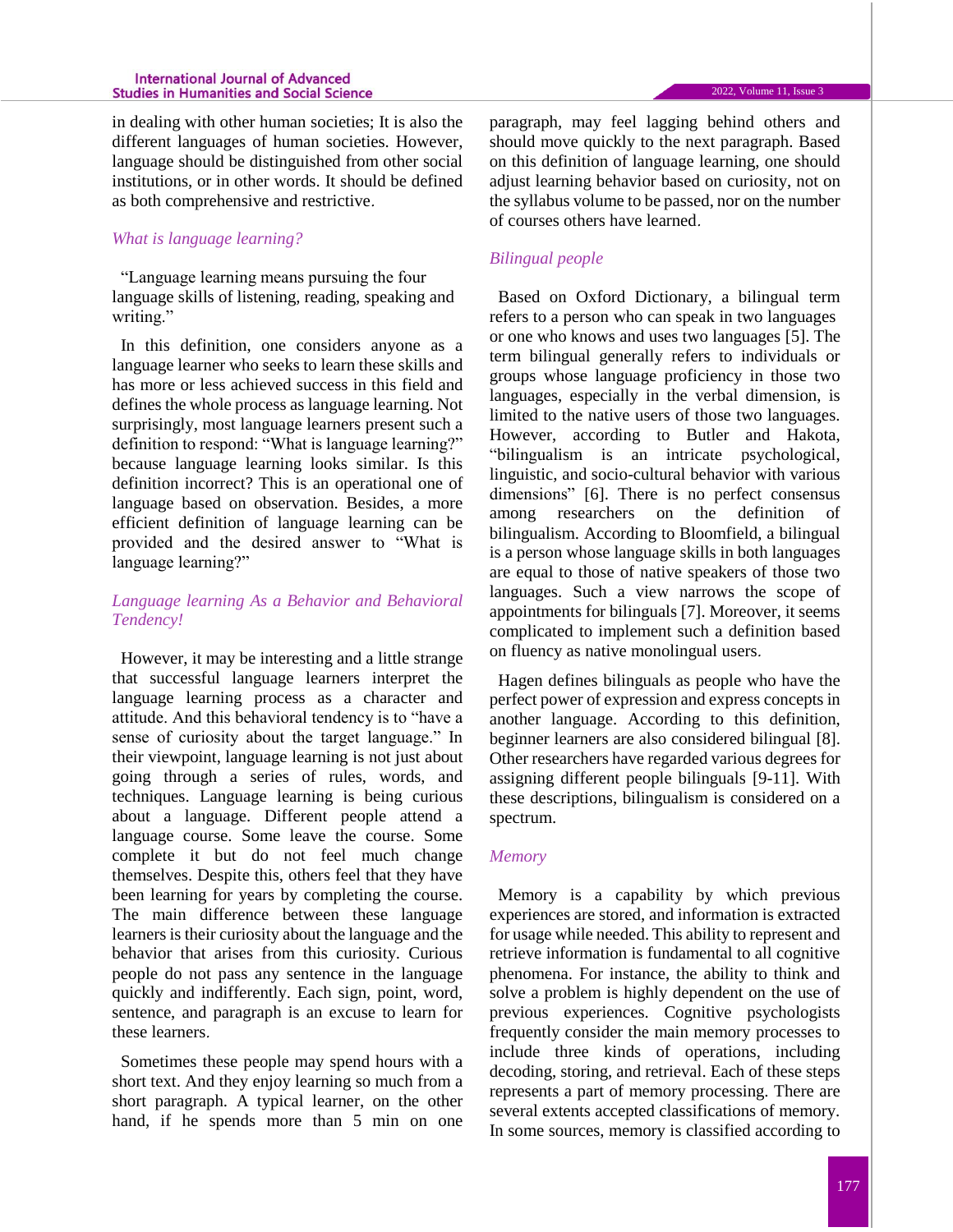the duration of information retention, in others based on the nature of the memorable material, which is discussed below.

#### *Recall and Forgetfulness*

Forgetting means our inability to recall information from long-term memory. Much of the information we think we have forgotten has never been stored in long-term memory. That is, we have not learned it properly. Real learning is then storing information in long-term memory, and actual forgetting is the loss of information from that memory. However, in transferring information from both sensory recordings to short-term memory and from short-term memory to long-term memory, information is deleted, which are mentioned as follows.

## *The Reason for Removing Information from Sensory Recording*

As we have seen in the discussion of sensory recording or sensory repository, a lot of information enters it at any given time, most of which is not used. From a large amount of information that enters the sensory repository at any given time, only the information that is of interest to us is selected and deposited to other parts of the memory for processing. Therefore, inattention is the most important reason for removing information from sensory recording.

## *The Reason for Forgetting Information from Short-Term Memory*

Because short-term memory capacity is restricted, it fills up quickly. Once the short-term memory is complete, the previous information should be removed to enter new information. This phenomenon is called substitution. Therefore, an essential factor in forgetting or deleting information from short-term memory is replacing new content with the old one. Another reason for forgetting information from short-term memory is their spontaneous deletion due to time passage or the effect disappearance. This theory is known as memory rejection theory, according to which information stored in short-term memory can be considered as traces or effects disappearing over time.

*Reason for Forgetting Information from Long-Term Memory*

Psychologists generally believe that information entered into long-term memory, unlike sensory and short-term memory, is never lost and can always be recovered (recalled) under the right conditions. Nevertheless, experts have mentioned several reasons for not remembering information from long-term memory, which we will explain below.

#### *Repulsion*

A group of psychologists who follow Freud's theory of psychodynamics believes that sometimes we deliberately reject certain information or memories that we do not want to recall and therefore forget them. Therefore, one of the theories related to forgetting information from long-term memory is called repulsion or suppression theory.

The concept of memories repression, known in Freud's theory of psychodynamics, refers to man's disability to recall unpleasant events or related matters. This type of forgetfulness is often called emotional forgetfulness. Retrieving information can be considered a recovery problem. According to this viewpoint, for some reason, the vital signs of recovering the recalled memories are not available. Anything that permits a person to access retrieval marks opens the way for recall and removes barriers to recalling memories. Psychoanalysts use the method of free association, that is, saying what comes to mind for this purpose. While associating freely, one may find the necessary signs of recovery, which lead to forgotten memories.

#### *Interference*

Psychologists have proposed another theory to justify not remembering information from longterm memory, which is called interference theory. According to this theory, the learned information overlaps and mixes, making them unforgettable. Sometimes information is updated. This type of interference is called posterior inhibition. Sometimes previously ed information causes us to be able to recall newly learned information. This type of interference is called precursor inhibition interference.

#### *Recovery Problems*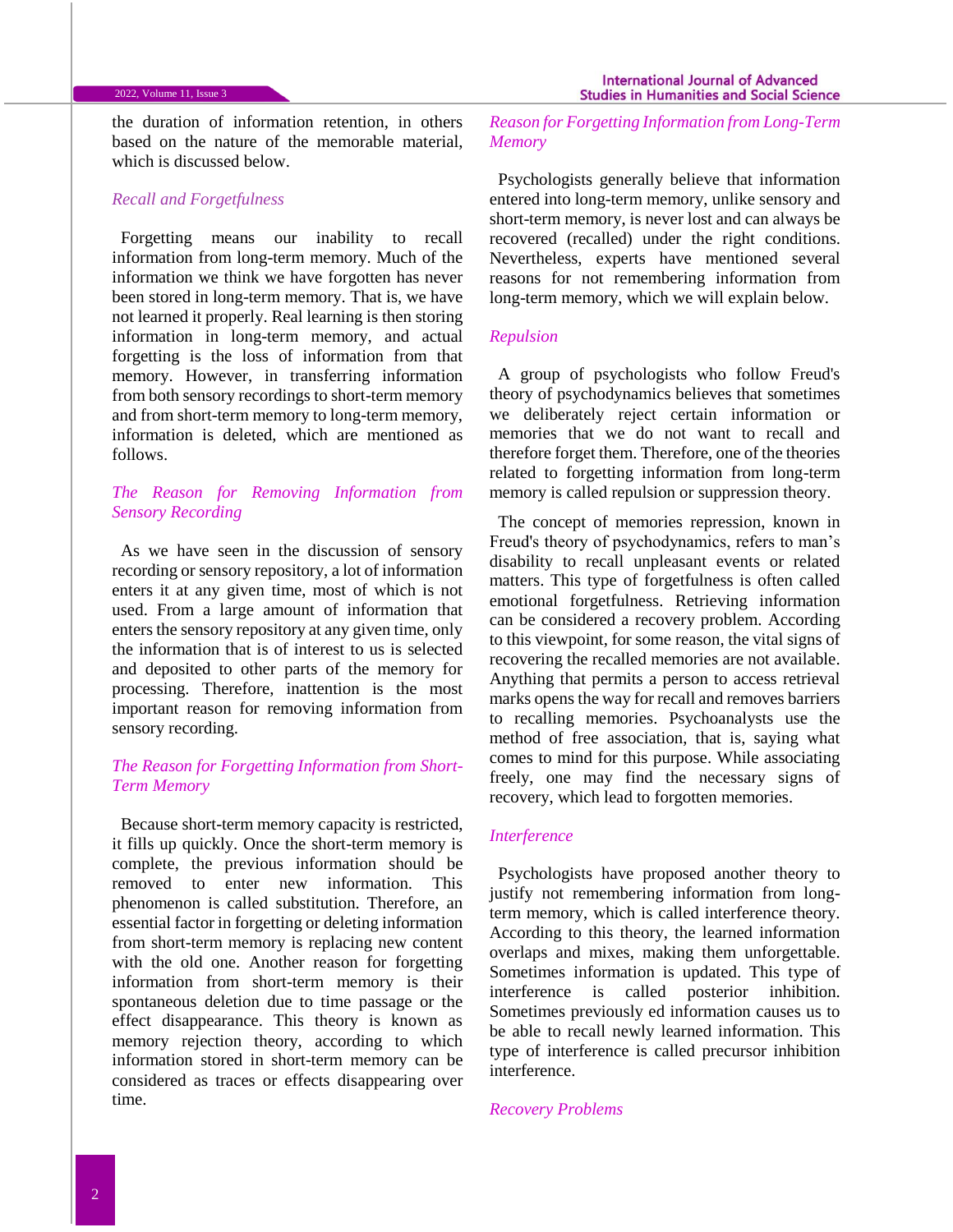The third and most significant factor psychologists have mentioned for not remembering information from long-term memory is retrieval problems.. If we find the vital signs or clues to recovery, we can remember the forgotten information. This is like a file in the mind archive, but we do not have the number. If we have the file number, we can easily find it in the archive. As another analogy, finding something from long-term memory is like finding a book in an extensive library. If we do not know what code and where the book is placed, we cannot find it, even if our favorite book is available in the library.

#### *Three Main Memories*

- 1. Sensory information storage
- 2. Short-term memory
- 3. Long-term memory

A) Sensory memory: It is the first stage of news processing. The general system of receptors is called sensory memory. In sensory memory, an exact copy of sensory information is stored. Sensory memory corresponding to the sense of sight is called the visual reservoir; sensory memory corresponding to the sense of hearing is called the echo reservoir.

B) Short-term memory: The information processed in sensory memory is converted into visual or audio patterns and transmitted to shortterm memory.

Unlike sensory memory, where precise information is stored following sensory stimuli, in short-term memory, information is encrypted.

There are three types of data encryption in shortterm memory:

- 1. Audio encoding
- 2. Visual encoding
- 3. Semantic encoding

In short-term memory, information is encoded mainly by voice or audio.

## *Strategies in Short-Term Memory*

Memory strategies are practical methods that aim to store information and facilitate the transition from short-term to long-term memory. Strategies

change with age. The three types of mental strategies used by adults and their existence in children have been explored:

- 1. Exercise (mental review)
- 2. Conceptual organization
- 3. Expansion (cultivating the subject)

## *Mental Practice*

This strategy is one of the most straightforward strategies applied in recalling. Flowell research indicated that spontaneous use of these strategies is enhanced by aging. Older children, unlike younger ones who do not want to repeat the topic, repeat it. Flowell demonstrated two reasons for young children who cannot use strategies applied by older children.

One of the causes is the lack of intermediaries, or the other cause is the shortage of production. Lack of mediators means disability to realize the facilitating and mediating role of practice. (The child cannot use a particular strategy, such as repetition and practice, even when it is possible for him to do). Lack of production also means the disability to generate an improvised strategy.

## *Semantic Expansion*

The development of a subject requires the creation of connections or an ordinary meaning between two or more components of information. Through this method, the learner adds or expands things to the content he wants to learn, and his goal is to make the content more learnable and memorable. Cultivating the topic is one of the most decisive information processing methods. When one succeeds in using it, it easily replaces other strategies.

Young children seem to rely on tangible and practical mental images to cultivate information, while adults use verbal cultivation, such as relating two unrelated sentences in one sentence. Findings indicate that the bias in depression is mainly related to the information expansion process.

## *Organization*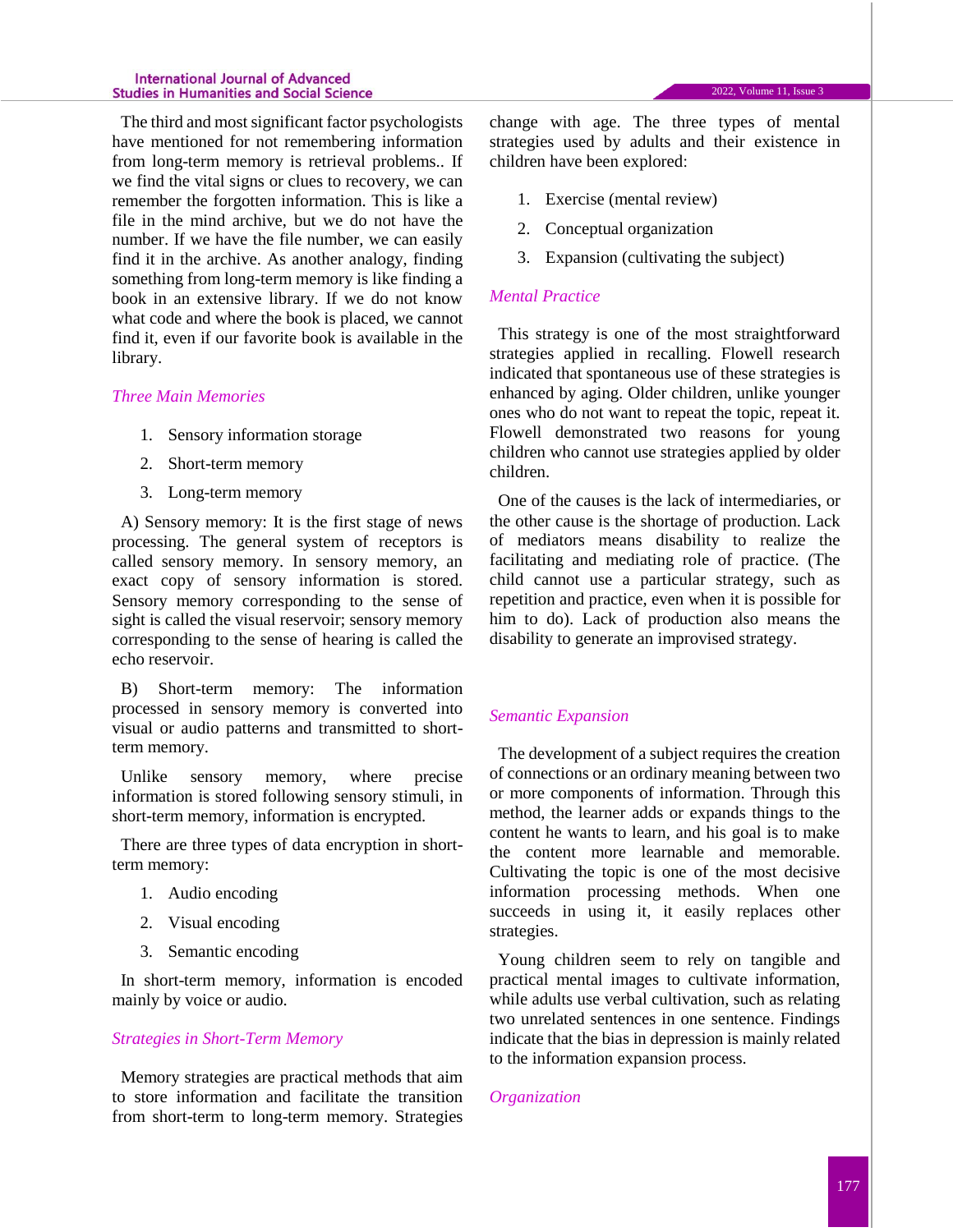#### 2022, Volume 11, Issue 3

Organization is the best way to learn complex and detailed content. Organizing content can be very simple or very complex. However, all of them are that they are based on our knowledge of similarities and differences. In other words, organizing means placing materials conceptually related to each other in a group, which forms a class.

## *Long-Term Memory*

Information reached short-term memory is transferred to long-term memory if repeated, reviewed, and linked to information we have already learned. To transfer information to longterm memory, it should be encrypted. Data processors have studied three types of processes for remembering information from long-term memory:

- 1. Recognition
- 2. Recall
- 3. Reconstruction or reproduction

#### *Recognition*

Recognition means receiving the similarity of one stimulus with another one that the individual has already experienced. Recognition is the easiest and simplest form of recalling because the subject is present and self-remembering. The experience of numerous studies depicts that there is recognition from early childhood. Recognition becomes much stronger in the late preschool years, and recognition strategies become more assertive in adulthood.

## *Recall*

It is a kind of production memory because it includes the ability to spontaneously recall a subject that does not currently exist. The onset of recurrence is apparently around one year or a little earlier.

The memory specification of children between the ages of three and four indicates that cognition is stronger than recall. Information processors believe that recognition is feasible for both children and adults. However, there are drawbacks to remembering children compared to adults.

#### *Reconstruction or Reproduction*

Reconstruction is the reorganization of information. In Bartlett research shows that when the subject matter given to individuals for preservation and recollection is intricate and meaningful, recollection is not researched as fragmented information. However, individuals are excluded from content and add (incorrect content, because they did not exist in the original information) that provide online content. This trend makes it better to restructure or reorganize the content.

## *Types of Long-Term Memory*

## *Event Memory*

We mean our memories of our personal experiences. "A kind of mental film of what we have seen and heard." In other words, it includes events that have occurred in our lives and are related to a particular time and place.

#### *Semantic Memory*

Meaning is stored in this memory. The information in semantic memory is stored as a proposition or schema.

#### *Process or Method memory*

Memory is about how activities, particularly physical activities, are performed. Process memory is the process of informing how to do an action.

## *Active Memory*

The term "short-term memory" was initially used to refer to the ability to access information in mind in a short time. After learning more about this memory and discovering its applications, the term active memory was used for this, which refers to the ability to sort information and record it in long-term memory.

Information can remain inactive memory as long as it is repeated. Telling a phone number repeatedly will remain in your active memory as long as you repeat that one. You have to stop the repetition to forget that number (you may not forget it! We will talk about moving things from active memory to long-term one).

Active memory has its limitations. Although it can hold a lot of information, it does not seem too much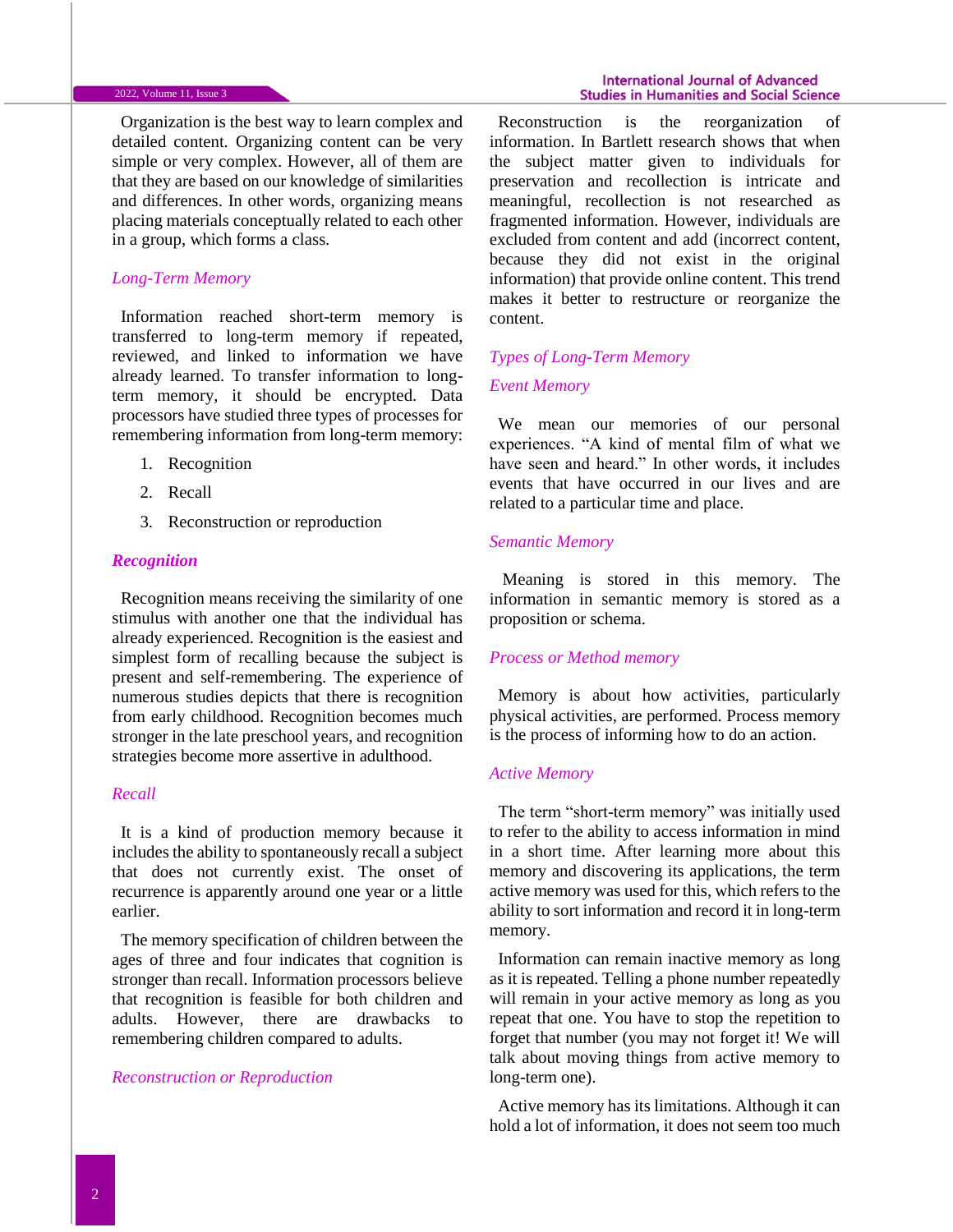#### **International Journal of Advanced Studies in Humanities and Social Science**

compared to what we as human beings tend to learn. The accepted research in this area depicts keeping about seven items inactive memory. It plays a prominent role in mental activities such as solving a problem in our mind. It seems that the strength of this memory depends on human age and can also be impacted by other factors. The easiest way to think of active memory is to say that it enters the scene when something is accomplished. Activated memory is a cognitive function responsible for preserving instantaneous information and manipulating and using it in thinking. It is the way you delegate the things you encounter to the parts of your brain which can act. Thus, this type of memory is essential for focusing on a task, avoiding distractions, keeping you up to date, and being aware of what is going on around you.

Memory impairment occurs differently in each person. However, in children with learning disabilities, functional memory impairment severely exacerbates learning difficulties. Besides, to assist children with poor memory function, regardless of the presence or absence of other learning disabilities, a step-by-step teaching method can be utilized. But initially, we need to know exactly what active memory is and what it matters.

Dr. Tracy, a researcher at Psychology School in Florida University, believes that active memory reminds information recorded in the past and used recently. Based on his viewpoint, it is exactly what determines the significant differences in learning success [12].

Active memory is part of the total memory system. It helps us to store and record significant parts of information as it enters new information while processing it in mind. Children often use this ability while doing math or listening to a story. Active memory is a short-term use of memory functions. It is a set of skills that helps us remember the information we need to solve a problem or complete a task and be able to recall it on time. It is an essential part of all executive functions of the brain. A set of great mental skills which permits us to plan, solve problems and organize problems. Active memory helps us have a lot of information in mind simultaneously while performing specific mental tasks. In doing tasks, it helps us always have our ultimate goal in mind and be able to accomplish the task while processing other information.

Children and adults generally utilize two general types of active memory per day. These memory skills begin to develop in early childhood and become more stable in early adolescence and adulthood.

## *Verbal-Auditory Active Memory*

When children do their homework based on stepby-step verbal instructions, they are using their verbal-auditory active memory skills. If this ability is weak for someone, he will probably have trouble following oral instructions.

#### *Spatial-Visual Active Memory*

This memory capability permits an individual to solve a problem or accomplish the tasks by memorizing and remembering the shape, image, and pattern of a subject. Learning is done based on images, shapes, and visual patterns using spatialvisual working memory skills.

#### *Memory and Time*

Most people who have researched memory have divided it into at least two terms: short-term and long-term memories. Initially, the mind temporarily stores information in the sensory system, also called sensory memory, which refers to the part which holds something prior it enters the short-term or long-term memory. Each of our senses has a particular way of holding something in this sensory system. While something is seen through the eye, it first and temporarily enters the visual sensory system, and even if you close your eyes, you can still observe it. When you hear a sound, you can hear it even after hearing it. Each sense has a diverse method for this immediate and short-term persistence with a different temporal persistence in the sensory system. If we observe this information, then it enters the active memory.

#### *Long-Term Memory*

What remains in connection with memory and learning goes back to long-term memory, from what the learner has learned a few moments before to what he has learned since childhood. Long-term memory generally refers to the system of the brain having the capability to store and retrieve information almost permanently.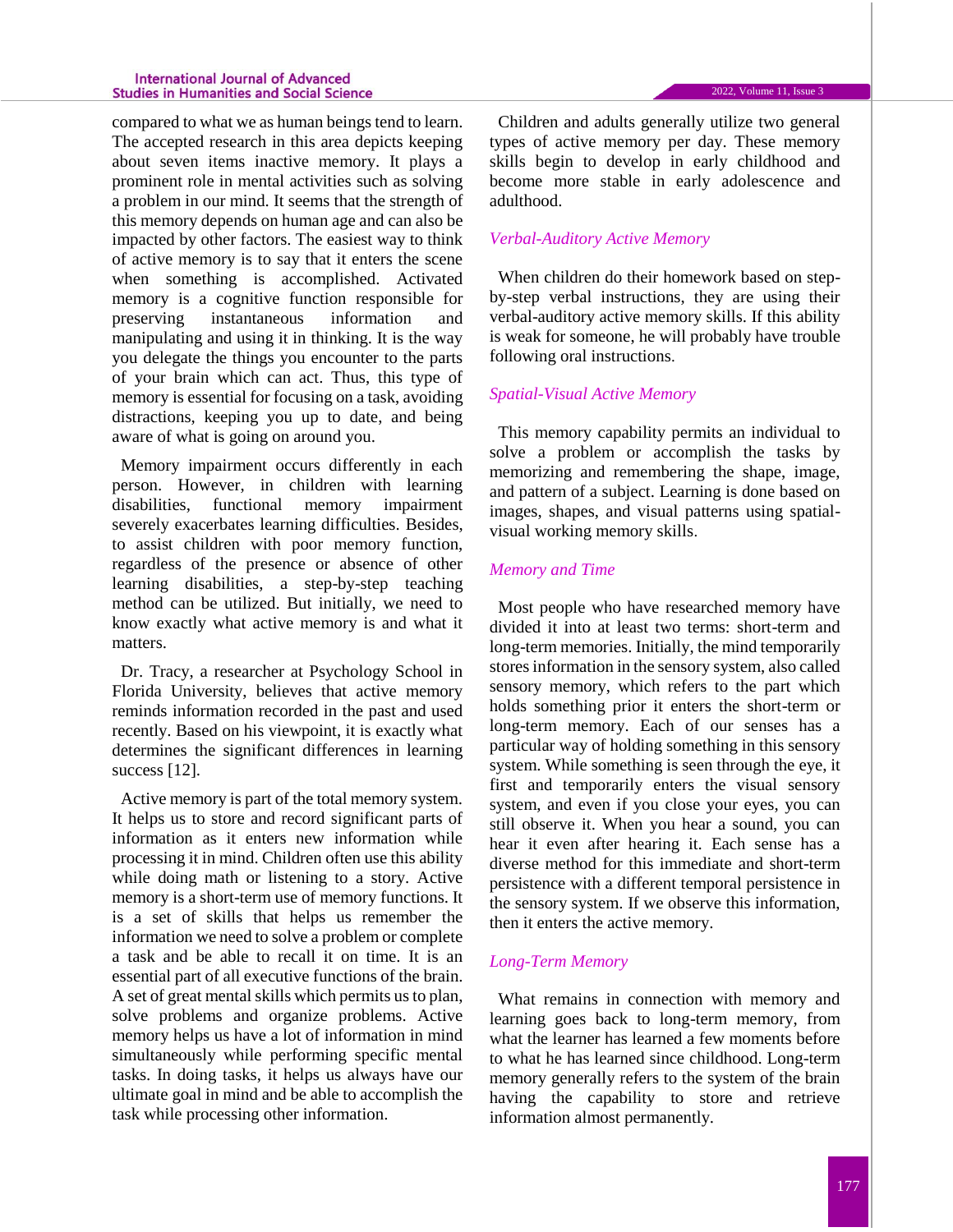There are various theories about how to store information in this memory. One theory is that information primarily enters the active memory and then to the long-term memory over some time. Theories are indicate these two memories work in parallel and together. This does not, however, affect how Leitner software works.

What is certain so far is that there is no limit to long-term memory capacity. Individuals are constantly learning new information and skills throughout their lives.

A simple model of memory makes it more evident to percept its function:



**Figure1:** A simple model of memory

#### *Information Retrieval*

Hermann Ebbinghaus was a leading scientist who first attempted to realize how the human brain recalls past learning and experiences. Since 1890 to 1909, he carefully conducted numerous experiments to determine how we remember and do not. These experiments developed to the point where he discovered a specific formula that expressed the extent to which the brain stored information.

The simple expression of this scientist's discovery is that without repetition and other information coding techniques, the brain forgets the received information, not at a constant and linear speed but incrementally and exponentially (in the exponent of 2). Our brain forgets about 75 percent of the information it receives after 48 hours if it does not use data encryption methods.

#### *Research Background*

In a study conducted by Jahangiri etal., entitled [13]: "Active Memory Capacity and Learning Second Language Structures in an Implicit and

Explicit Environment: The Impact of Language Structure Type", which was conducted to determine the relationship between functional memory capacity and the ability to learn simple and intricate structures. The second language was conducted in an implicit and explicit space. This study aimed to determine the relationship between functional memory capacity and learning second language structures in an implicit and explicit learning environment, as well as the role of simple or complex language structure. For this, two English language structures with varying degrees of complexity were selected. 59 Persian- English trainees were selected through a test and randomly assigned to one of two explicit or implicit groups and received the essential training. Their level of knowledge of these two language features was assessed once prior training and twice after training with the test of "timed grammatical judgment" and the test of "summoned oral imitation". Composite memory capacity test was applied to measure functional memory capacity. The results indicated that training on learning the desired structures was significant in both groups. The correlation results demonstrated no significant relationship between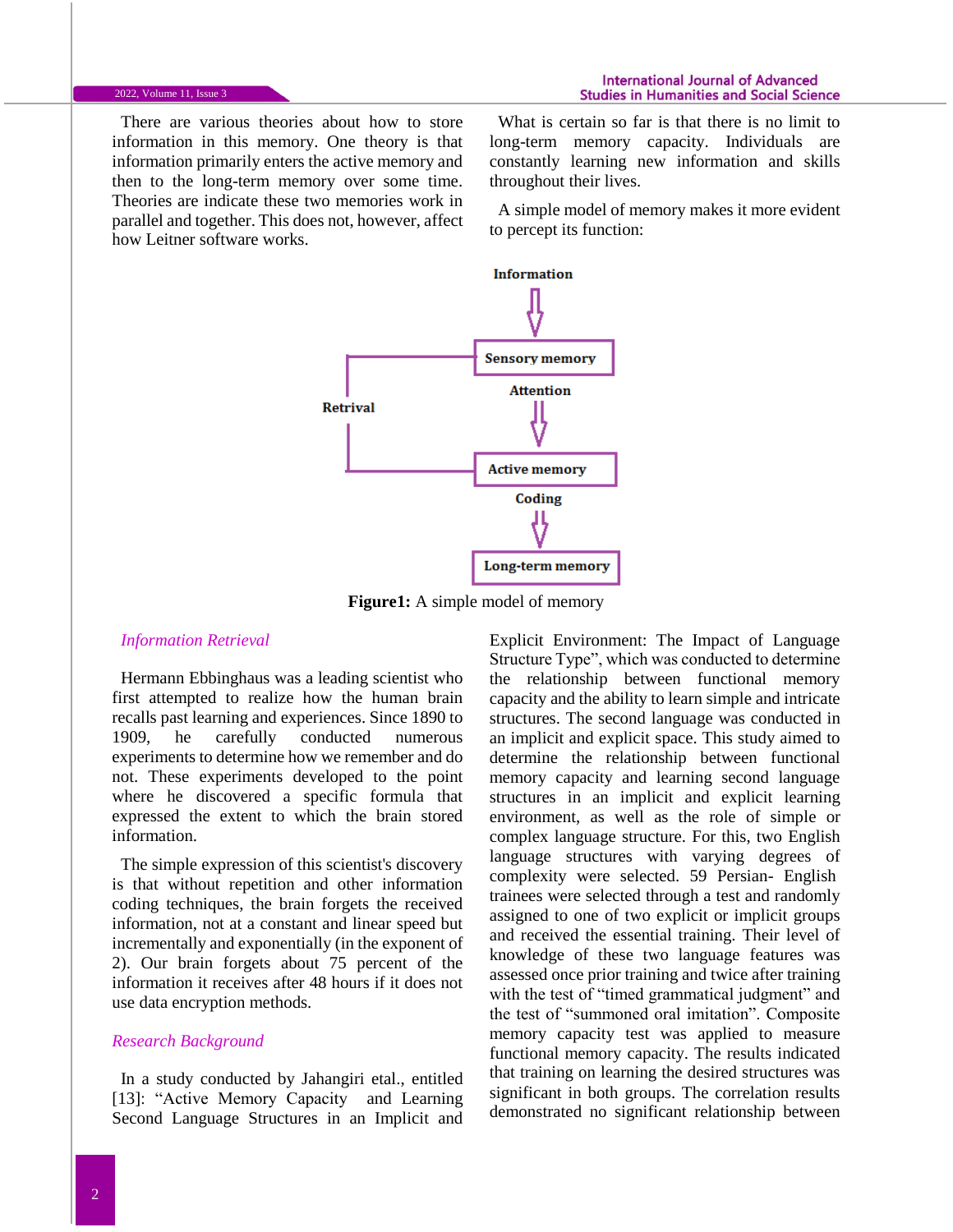functional memory capacity and learning in the tacit environment. However, the relationship between functional memory capacity and the ability to learn in an explicit environment varies depending on the type of language structure.

In a study conducted by Roshan et al., entitled [14]: "The Relationship between Memory and Language: The Effect of Language Skills and Language Experience on Free Remembrance of Bilinguals", the purpose was to influence thinking according to Warfian's linguistic relativity hypothesis in 1956. This study aimed to determine the relationship between memory and language. This research was a quasi-experimental study, and its statistical population included 1500 female undergraduate students of Payam-e-Noor Shahindej University and the original language of the Azeri subjects. Among them, 100 Persian and Azeri bilinguals were selected and answered the questionnaire of language skills and experience level of Marian, then highly. Equivalently skilled individuals in both languages as balanced bilinguals and skilled people differently, the two languages were selected as unbalanced bilingual individuals and a free recall test was conducted. The results showed a significant interaction between encryption language and retrieval language in balanced bilingual subjects; however, this difference was not significant in the group of unbalanced subjects.

As a consequence, when the language of encryption and retrieval is the same, the amount of recall in the balanced group of subjects will be higher than when both languages are not the same, i.e. when the language of encryption and retrieval is the same in bilinguals, memory performance is better than while both languages are not similar. This illustrated the impact of adjusting the level of skills and experience of the subjects in both languages on the results of the recalling test. In other words, the language texture leads to the particular encryption effects and language-related factors' impacts on memory accessibility when recalled. This is highly noted in bilinguals' learning and testing for facilitating recall.

In a study [15] "The effect of short-term memory on language learning of mentally retarded children based on active memory training software,"; the primary purpose of this study was to determine the effect of short-term memory of mentally disabled 2022, Volume 11, Issue 3

children on their language learning based on active memory training software. In this quasiexperimental study, 32 mentally disabled students were randomly selected from among the mentally disabled students of School of Exceptional Children of Religion and Knowledge in Amol city in the academic year 2013-2014 in the first, second and third standards were divided into two experimental and control groups, the active memory training software and TOLD language growth test were then performed on the statistical sample. Data were analyzed by analysis of variance. Findings indicated that short-term memory impacts language learning of mentally disabled children; the age variable also affects short-term memory and language learning of these children. The effect of educational level on language learning of mentally disabled children was also confirmed; however, the effect of the educational variable on the short-term memory of these children was not approved.

In a study "The Effect of Short-Term Memory on the Ability to Learn English Words of Persianlanguage Learners through Mobile and Multimedia Representation", by combining cognitive theories and learning with the help of quality computers, learning process English vocabulary was studied for Iranian learners. For this, 161 language learners between the age ranges of 16-19 years old were selected [16]. To ensure that their language skills were level, a skill level test was conducted, and they were divided into 4 groups using short-term visual and verbal memory tests. Moreover, new vocabulary with visual and textual appendices was provided via bulk Bluetooth transmission. Finally, they took cognitive and memory tests. Based on the results, it was found that learners with strong shortterm visual and written memories have an excellent performance in learning vocabulary with appendices. Learners with visual solid short-term memory, but poor verbal short-term memory, and learners with poor visual short-term memory and verbal solid short-term memory also perform similarly. Besides, learners with poor visual and verbal short-term memory learn better without vocabulary. The results of this study indicate a close relationship between the type of educational content presentation and the cognitive level of learners [17-19].

Roshan (2011), in a study entitled: "The Effect of Language Experience Skill Level on Bilinguals' Free Recall" concluded that there is a significant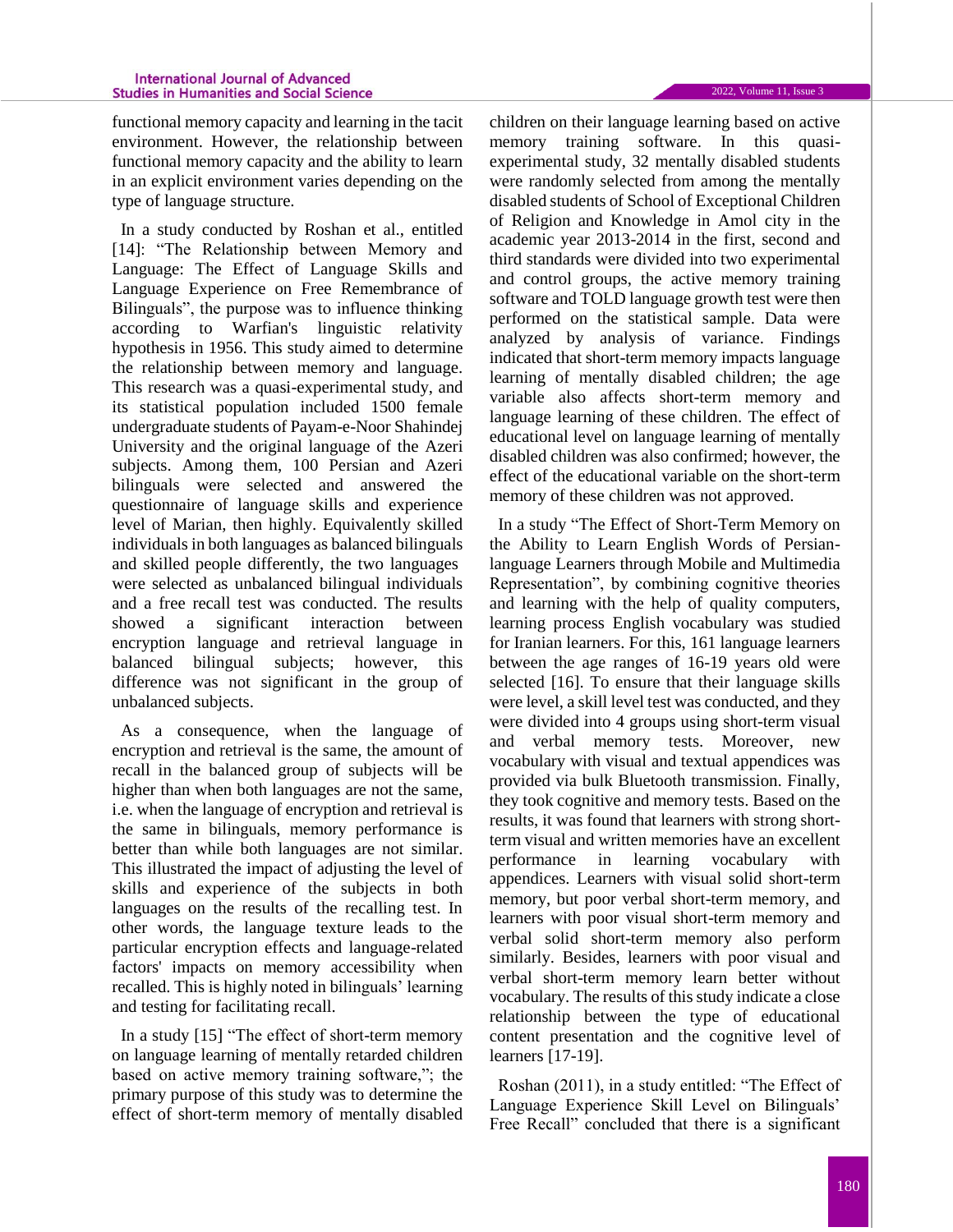#### 2022, Volume 11, Issue 3

interaction between encryption language and retrieval language in balanced bilingual subjects. However, this difference was not significant in the group of unbalanced subjects. When the language of encryption and retrieval is the same, the amount of memory in a balanced group of subjects will be more significant than while both languages are not the same, that is when the language of decryption and retrieval is the same in bilinguals, memory performance is better than when the two languages are not similar. This indicates the effect of adjusting the level of skills and experience of the subjects in both languages on the results of the reminder test. In other words, the texture of the language leads to the effects of proprietary encryption, and languagerelated factors affect the accessibility of the speaker at the time of recall which is of high significance in both learning and testing of bilinguals for maintaining the recall [14].

#### **Conclusion**

Successful language learners interpret the language learning process as a character, and behavioral tendencies. And this behavioral tendency is to "have a sense of curiosity about the target language." Language learning is being curious about a language. Different people attend a language course. A spirit of curiosity and attention to learning opportunities ensures that individuals are always learning new things, and therefore the volume of language knowledge will not make them.

On the other hand, by observing opportunities for review, they quickly recover what they have learned and thus increase their growth every day. However, all this requires a strong memory to not forget what is learned. The results of reviewing the research background and reviewing the theoretical foundations of the research indicated that language learners with strong short-term visual and written memories have an excellent performance in learning vocabulary with appendices. Learners with strong visual short-term memory but poor verbal short-term memory and learners with poor visual short-term memory and strong verbal short-term memory also perform similarly. Besides, learners with poor visual and verbal short-term memory learn better without vocabulary. The results also indicated that the texture of the language leads to the effects of particular encryption and languagerelated factors at the time of recall impact on memory accessibility. It is highly noted in the learning and testing of bilingual people to facilitate recall. Generally, the results depicted that strong memory in language learning directly relates.

#### **Reference**

[1]. A.D. Friederici, NChomsky, R.C. Berwick, A. Moro, J.J. Bolhuis, *Nat. Hum. Behav.,* **2017** *1*, 713- 722. **[\[crossref\]](https://doi.org/10.1038/s41562-017-0184-4), [\[Google Scholar\]](https://scholar.google.com/scholar?hl=en&as_sdt=0%2C5&q=Friederici%2C+A.D.%2C+Chomsky%2C+N.%2C+Berwick%2C+R.C.%2C+Moro%2C+A.+and+Bolhuis%2C+J.J.%2C+2017.+Language%2C+mind+and+brain.+Nature+human+behaviour%2C+1%2810%29%2C+pp.713-722.&btnG=), [\[Publisher\]](https://www.nature.com/articles/s41562-017-0184-4)**

[2]. A. Baddeley, *J. Commun. Disord.*, **2003**, *36*, 189-208. **[\[crossref\]](https://doi.org/10.1016/S0021-9924(03)00019-4), [\[Google Scholar\]](https://scholar.google.com/scholar?hl=en&as_sdt=0%2C5&q=Active+Memory+and+Language%3A+An+Overview&btnG=), [\[Publisher\]](https://www.sciencedirect.com/science/article/abs/pii/S0021992403000194)**

[3]. A. Baddeley, *Nat. Rev. Neurosci.*, **2003**, *4*, 829-839. **[\[crossref\]](https://doi.org/10.1038/nrn1201), [\[Google Scholar\]](https://scholar.google.com/scholar?hl=en&as_sdt=0%2C5&q=Working+memory%3A+looking+back+and+looking+forward&btnG=), [\[Publisher\]](https://www.nature.com/articles/nrn1201)**

[4]. N. Cowan, *Behav. Brain Sci.*, **2001**, *24*, 87- 114. **[\[crossref\]](https://doi.org/10.1017/S0140525X01003922), [\[Google Scholar\]](https://scholar.google.com/scholar?hl=en&as_sdt=0%2C5&q=The+magical+number+4+in+short-term+memory%3A+A+reconsideration+of+mental+storage+capacity&btnG=), [\[Publisher\]](https://www.cambridge.org/core/journals/behavioral-and-brain-sciences/article/magical-number-4-in-shortterm-memory-a-reconsideration-of-mental-storage-capacity/44023F1147D4A1D44BDC0AD226838496)**

[5]. S. Jonsdottir, A. Bouma, J.A. Sergeant, E.J. Scherder, *Arch. Clin. Neuropsychol.*, **2005**, *20*, 443- 456. **[\[crossref\]](https://doi.org/10.1016/j.acn.2004.10.004), [\[Google Scholar\]](https://scholar.google.com/scholar?hl=en&as_sdt=0%2C5&q=The+impact+of+specific+language+impairment+on+working+memory+in+children+with+ADHD+combined+subtype&btnG=), [\[Publisher\]](https://academic.oup.com/acn/article/20/4/443/2586?login=true)**

[6]. Y.G. Butler, K. Hakuta, *Acad. Exch.,* **2006**, *10*, 23-27. **[\[PDF\]](https://web.stanford.edu/~hakuta/Publications/(2006)%20ButlerHakuta(2006)Academic%20EQ.pdf), [\[Google Scholar\]](https://scholar.google.com/scholar?hl=en&as_sdt=0%2C5&q=Butler%2C+Y.G.+and+Hakuta%2C+K.%2C+2006.+Cognitive+factors+in+children%27s+L1+and+L2+reading.+Academic+Exchange%2C+10%281%29%2C+pp.23-27.&btnG=#d=gs_cit&u=%2Fscholar%3Fq%3Dinfo%3AFNHPDobR4AEJ%3Ascholar.google.com%2F%26output%3Dcite%26scirp%3D0%26hl%3Den)**

[7]. R.R. Willoughby, *J. Social Psychol.*, **1933**, *4*, 490. **[\[Google Scholar\]](https://scholar.google.com/scholar?hl=en&as_sdt=0%2C5&q=Willoughby%2C+R.R.%2C+1933.+Leonard+Bloomfield%2C+Language+%28Book+Review%29.+Journal+of+Social+Psychology%2C+4%284%29%2C+p.490.&btnG=), [\[Publisher\]](https://www.proquest.com/openview/7e636264d48b12b4398981f8e68e4354/1?pq-origsite=gscholar&cbl=1819178)**

[8]. A.M. Hagen, *Dutch Crossing*, **1989**, *13*, 105- 113. **[\[Google Scholar\]](https://scholar.google.com/scholar?hl=en&as_sdt=0%2C5&q=Hagen%2C+A.M.%2C+1989.+In+Praise+of+Dutch%3A+The+Attribution+of+Excellence+to+the+Dutch+Language+in+the+Early+Nineteenth+Century.+Dutch+Crossing%2C+13%2839%29%2C+pp.105-113.&btnG=)**

[9]. G. Sperling, *Hum Factors*, **1963**, *5*, 19-31 **[\[crossref\]](https://doi.org/10.1177%2F001872086300500103), [\[Google Scholar\]](https://scholar.google.com/scholar?hl=en&as_sdt=0%2C5&q=A+Model+for+Visual+Memory+Tasks&btnG=), [\[Publisher\]](https://journals.sagepub.com/doi/abs/10.1177/001872086300500103)**

[10]. J. Van Daal, L. Verhoeven, J. Van Leeuwe, H. Van Balkom, *J. Commun. Disord.*, **2008**, *41*, 85- 107 **[\[crossref\]](https://doi.org/10.1016/j.jcomdis.2007.03.010), [\[Google Scholar\]](https://scholar.google.com/scholar?hl=en&as_sdt=0%2C5&q=Working+memory+limitations+in+children+with+severe+language+impairment&btnG=), [\[Publisher\]](https://www.sciencedirect.com/science/article/abs/pii/S0021992407000342)**

[11]. S. Jonsdottir, A. Bouma, J.A. Sergeant, E.J. Scherder, *Arch. Clin. Neuropsychol.*, **2005**, *20*, 443- 456 **[\[crossref\]](https://doi.org/10.1016/j.acn.2004.10.004), [\[Google Scholar\]](https://scholar.google.com/scholar?hl=en&as_sdt=0%2C5&q=The+impact+of+specific+language+impairment+on+working+memory+in+children+with+ADHD+combined+subtype&btnG=), [\[Publisher\]](https://academic.oup.com/acn/article/20/4/443/2586?login=true)**

[12]. N. Cowan, *Behav. Brain Sci.*, **2001**, *24*, 87- 114 **[\[crossref\]](https://doi.org/10.1017/S0140525X01003922), [\[Google Scholar\]](https://scholar.google.com/scholar?hl=en&as_sdt=0%2C5&q=The+magical+number+4+in+short-term+memory%3A+A+reconsideration+of+mental+storage+capacity&btnG=), [\[Publisher\]](https://www.cambridge.org/core/journals/behavioral-and-brain-sciences/article/magical-number-4-in-shortterm-memory-a-reconsideration-of-mental-storage-capacity/44023F1147D4A1D44BDC0AD226838496)**

[13]. K. Jahangiri, H. Soleimani, M. Jafari Gohar, The Capacity of Working Memory and Learning Second Language Structures in an Implicit and Explicit Environment: The effect of the Type of Language Structure Article 5, **2017**, *8*, (37 consecutive) **[\[Google Scholar\]](https://scholar.google.com/scholar?hl=en&as_sdt=0%2C5&q=Working+Memory+Capacity+And+Learning+L2+Structures+Under+Explicit+And+Implicit+Condition%3A+The+Effect+Of+Type+Of+Linguistic+Structures&btnG=), [\[Publisher\]](https://www.sid.ir/en/Journal/ViewPaper.aspx?ID=538203)**

[14]. O. Saed, R. Roshan, A.R. Moradi, *Daneshvar Behav. Sci. Res. Monthly*, **2016**, *31*, 22- 30. **[\[Google Scholar\]](https://scholar.google.com/scholar?hl=en&as_sdt=0%2C5&q=Investigating+Psychometric+Properties+Of+Wechsler+Memory+Scale-Third+Edition+For+The+Students+Of+Tehran+Universities&btnG=), [\[Publisher\]](https://www.sid.ir/en/Journal/ViewPaper.aspx?ID=257948)**

[15]. M. Melby-Lervg, C. Hulme, *Dev Psychol.*, **2013**, *49*, 270-291. **[\[crossref\]](https://psycnet.apa.org/doi/10.1037/a0028228), [\[Google Scholar\]](https://scholar.google.com/scholar?hl=en&as_sdt=0%2C5&q=Is+working+memory+training+effective%3F+A+meta-analytic+review.&btnG=), [\[Publisher\]](https://psycnet.apa.org/doiLanding?doi=10.1037%2Fa0028228)**

[16]. N. Cowan, *Behav. Brain Sci.*, **2001**, *24*, 87- 114. **[\[crossref\]](https://doi.org/10.1017/S0140525X01003922), [\[Google Scholar\]](https://scholar.google.com/scholar?hl=en&as_sdt=0%2C5&q=The+magical+number+4+in+short-term+memory%3A+A+reconsideration+of+mental+storage+capacity&btnG=), [\[Publisher\]](https://www.cambridge.org/core/journals/behavioral-and-brain-sciences/article/magical-number-4-in-shortterm-memory-a-reconsideration-of-mental-storage-capacity/44023F1147D4A1D44BDC0AD226838496)**